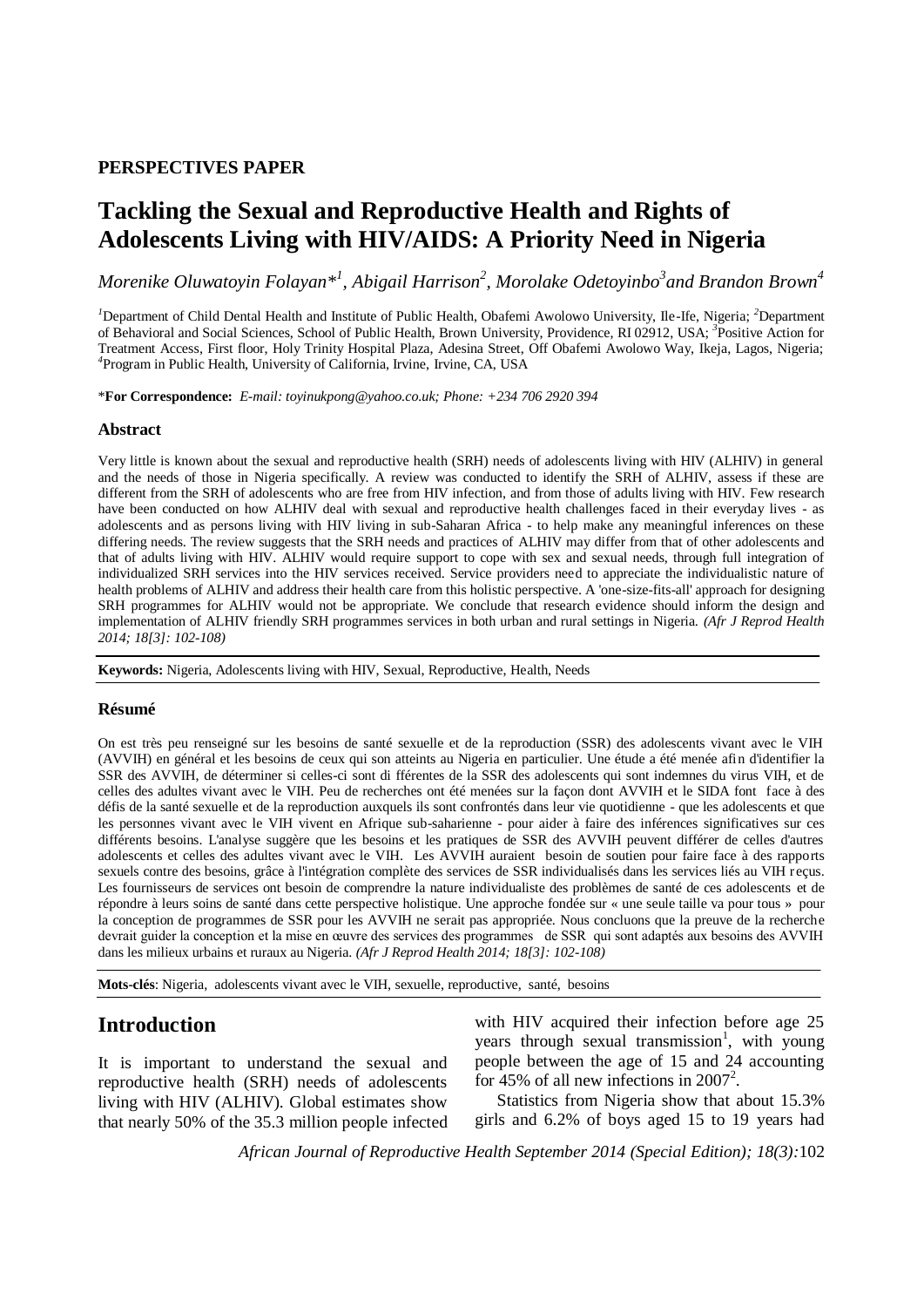initiated sex by  $15 \text{years}^3$ , and  $60\%$  of boys and girls by 18years<sup>2</sup>. Within the last 12 months of the 2012 National HIV and AIDS Reproductive Health Survey (NARHS), 37.4% of females and 19.7% of males age 15years – 19 years had had sex<sup>4</sup>. Of those who had engaged in sexual intercourse, 33.6% of unmarried women and 41.0% of unmarried men used a form of contraception<sup>4</sup>. The use of contraceptives by married adolescents (15 to 19 years) is much lower  $-3.5%$  by women and 8.3% for men<sup>4</sup>, and these rates are much lower than amongst youths 20 – 24years of age.

Various factors, including one's HIV status, may affect the decision to become sexually active as an adolescent. This is a justification for the need to understand the 'sexuality' as well as sexual and reproductive health needs of ALHIV, and how the two themes influence each other. Still, evidence from studies in Uganda suggests that sexual behaviour and practices among ALHIV do not differ significantly from what was observed in the general population. HIV infection seems not to have significantly changed attitudes towards childbearing<sup>5</sup> with pregnancy rates amongst ALHIV being similar to the pattern observed in the general population<sup>5</sup>. Within the culture, the desire to have children early in adult life remains strong independent of HIV status<sup>6</sup>, and a romantic relationship is not considered legitimate unless it produces a baby. The study conducted by Birungi et al<sup>6</sup> among ALHIV in Uganda show that 52% of their study respondents were currently in a nonmarital relationship and 5% in marital or long-term relationship.

Yet, within the context of this slow changing sexual behaviour is the increasing access of the girl child to education which consequently increases her age of marriage. A rising age of marriage, in turn, creates a gap between adolescence and age of marriage. The implication of this is that young people are more likely to have intimate sexual relations<sup>7</sup>, the possibility of premarital pregnancy is increased, and some young women may seek abortion as an option to prevent exclusion from education or to prevent the birth of an unintended child<sup>2</sup>. Evidences show that most adolescent pregnancies are unwanted and occur outside the context of marriages, the

#### *Folayan* et al. Sexual and Reproductive Health Needs of ALHIV

pregnancy is often terminated (adolescent abortions account for 55% of abortions in Nigeria), and abortion is often sought from unskilled providers<sup>2</sup>. However, there is little known about how HIV infection modulates the choices ALHIV make when addressing premarital pregnancies vis a vis choice for abortion and the need to continue with their education. Birungi et al<sup>6</sup> reported a high rate of retention of pregnancies amongst ALHIV in Uganda. Their study showed that 41% of the sexually active female ALHIV had ever been pregnant and 73% delivered the child. Less than 20% of sexually active adolescent males reported having ever impregnated a girl, and for half of those who had done so, their partners kept the pregnancy. There was no analysis relating abortion and educational status though comments from the focus group discussion conducted showed a desire to delay child bearing due to interest in pursuing education. It would be important to know how the HIV status of adolescents inform their choices of managing unwanted pregnancies as this can inform programmes and policies design for the community.

Very little is known about the sexual and reproductive health needs of ALHIV in Nigeria. Yet, with the advent of antiretroviral therapy and associated decreased mortality with use of antiretrovirals, a large number of children who acquire HIV infection perinatally are becoming adolescents. Unfortunately, there is no policy or national programme in place to address the needs of ALHIV in Nigeria. We have therefore reviewed the literature and summarized the findings of research on sexual and reproductive health needs of ALHIV. Based on our findings, we make recommendations for sexual and reproductive health policy and programming for ALHIV in Nigeria.

### *Adolescent Experiences, Sexual Initiation and Contraception Use*

As highlighted earlier, a large number of adolescents initiate sex early. Less than 70% of the population in Nigeria use contraceptives, including condoms<sup>4</sup> . Factors influencing the low use of contraceptive amongst adolescents are largely not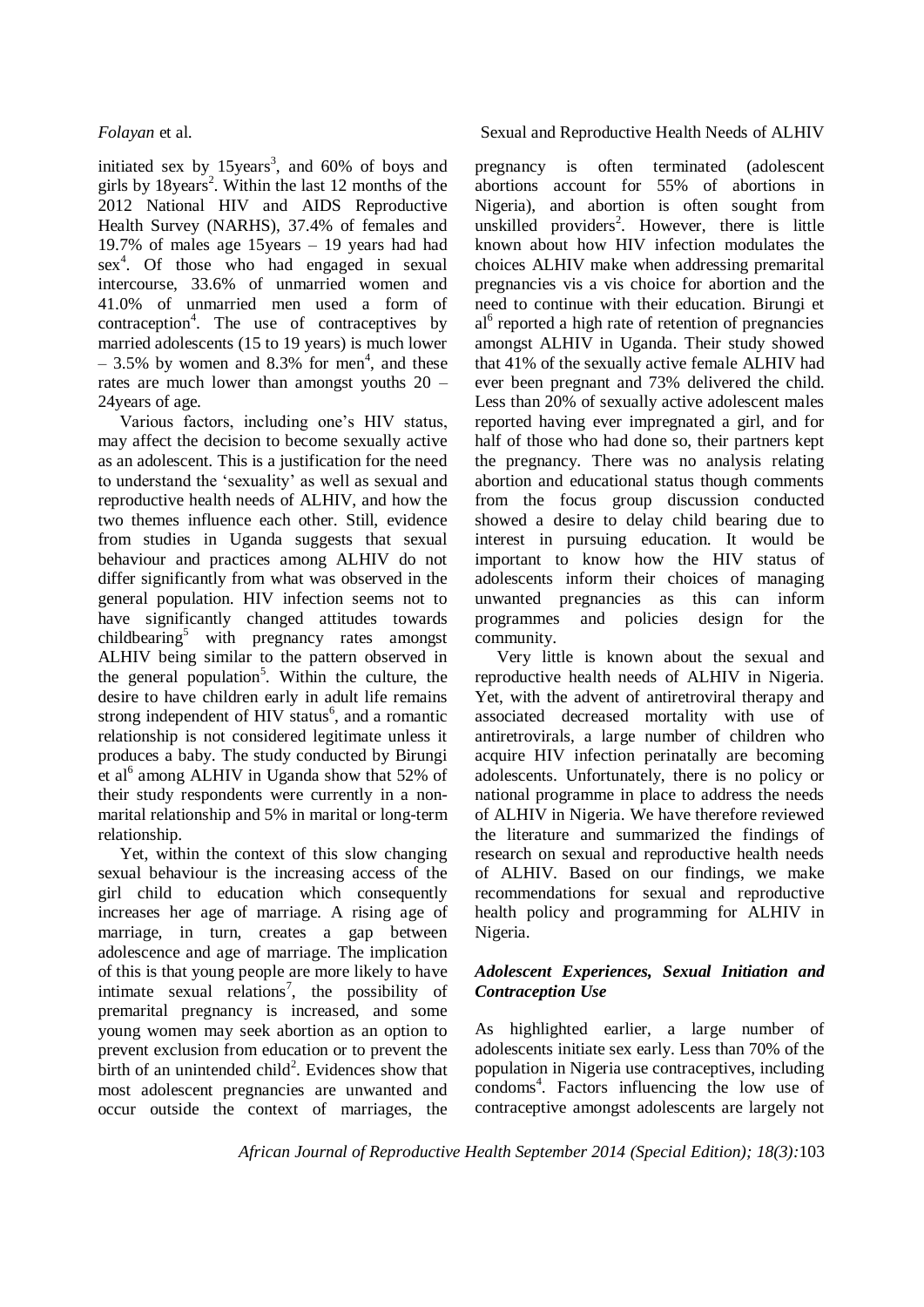due to lack of awareness<sup>6</sup> as 9 out of 10 women age 15 to 24 years in countries around the world can name at least one contraceptive method<sup>2</sup>. A study conducted in Uganda<sup>6</sup> showed that use of contraceptives by ALHIV followed the same trend in knowledge and actual practice as their peers not living with the virus. To summarize, 63% were aware of the need to use condom to prevent HIV re-infection yet only 30% reported usage to prevent infecting the partner with HIV/STIs. The most common reason given for current use of condoms was for pregnancy prevention (57%). This mismatch was also noticed with the knowledge about and use of contraceptives to prevention pregnancy. However, while the use of condom amongst ALHIV was similar to that observed among the general population, the rate of use of contraceptive use by ALHIV was much higher than that of the general population, suggesting more careful behavior among the HIVinfected adolescents. There is however, no evidence suggesting that this behaviour is universal and more country based studies are necessary. Such studies should therefore focus on understanding how ALHIV make choices of contraceptive methods, when these decisions are, their point of access to these contraceptive tools, and how appropriate information on contraceptive choices related to their sexual and reproductive health needs can be shared in an accessible manner. Birungi et al<sup>6</sup> showed that ALHIV had erroneous concerns about hormonal contraceptives which might impact on its uptake and use. Such concerns may not differ from concerns by their peers who do not live with the infection. But then, it is important to understand how these concerns may impact on contraceptive choices and promotion of use in the community especially with the new WHO recommendation for PLHIV to use condoms along with hormonal contraceptives $8.9$ .

Initiating sex before the age of 15 years (early sexual debut) also increases the prospect for multiple sex partnering. Due to high level of poverty, the tendency for young female adolescents having sexual intercourse with older men who can cater for the financial needs of young girls (sugar daddies) is becoming 'normalized'. As high as 21% of young women ages 15–17 years in Nigeria had recently had sex

#### *Folayan* et al. Sexual and Reproductive Health Needs of ALHIV

with men at least 10 years older<sup>10</sup>. For some, the first sexual experience is with a man at least 10 years older than them<sup>10</sup>. Also, there are also increasing tendencies for older men to choose to have sex with younger girls in a bid to avoid HIV infection due to the erroneous beliefs that younger girls are likely free of HIV infection $11$ . Early sexual debuts lead to high risk behaviours such as having multiple sexual partners, engaging in anal and oral sex to reduce in a bid to reduce the risk for pregnancy<sup>12,13</sup> and erroneous believe of reducing the risk for HIV infection $^{12}$ .

Data from Nigeria show that large numbers of adolescents aged 15 to 19 years engaged in high sexual risk behaviour: 43.6% of sexually active boys and 61.6% of sexually active girls had had sex without the use of condom with non-marital sex partner in the last 12 months of the survey<sup>14</sup>. Also, non-use of condom during transactional sex was comparatively higher among adolescents when compared to 20-39 years old for boys and 20  $-$  34years old females<sup>3,4,12</sup>. Analysis of the NARHS data on condom use by adolescents with boyfriend and girlfriends 15-19years of age showed no significant increase in the number of adolescents who used the male condom at the last sexual act over a five years period (45.0% vs 39.4%; p=0.11) although a decrease in the number of sexually active females by  $2012$  ( $p<0.001$ ) and a non-statistically significant increase (p=0.90) in the number of sexually active males were also observed<sup>15</sup>.

While these evidences have implications for planning sexual health education for adolescents, there is little known about factors that drive the choice of sexual practices and sexual behaviours in ALHIV. It may be assumed there are few differences between adolescents living with or without HIV infection, but then, we need objectively derived evidences to inform the design of interventions that will help improve the quality of lives of ALHIV, including reducing their risk for STI and HIV re-infection.

Adolescents also face sexual violence; a recognised problem and a leading SRH issue. Adolescents face and have to deal with sexual abuse and sexual coercion in their daily lives. The prevalence of sexual violence ranges between 15 to  $40\%$  in sub-Saharan Africa<sup>2</sup> with studies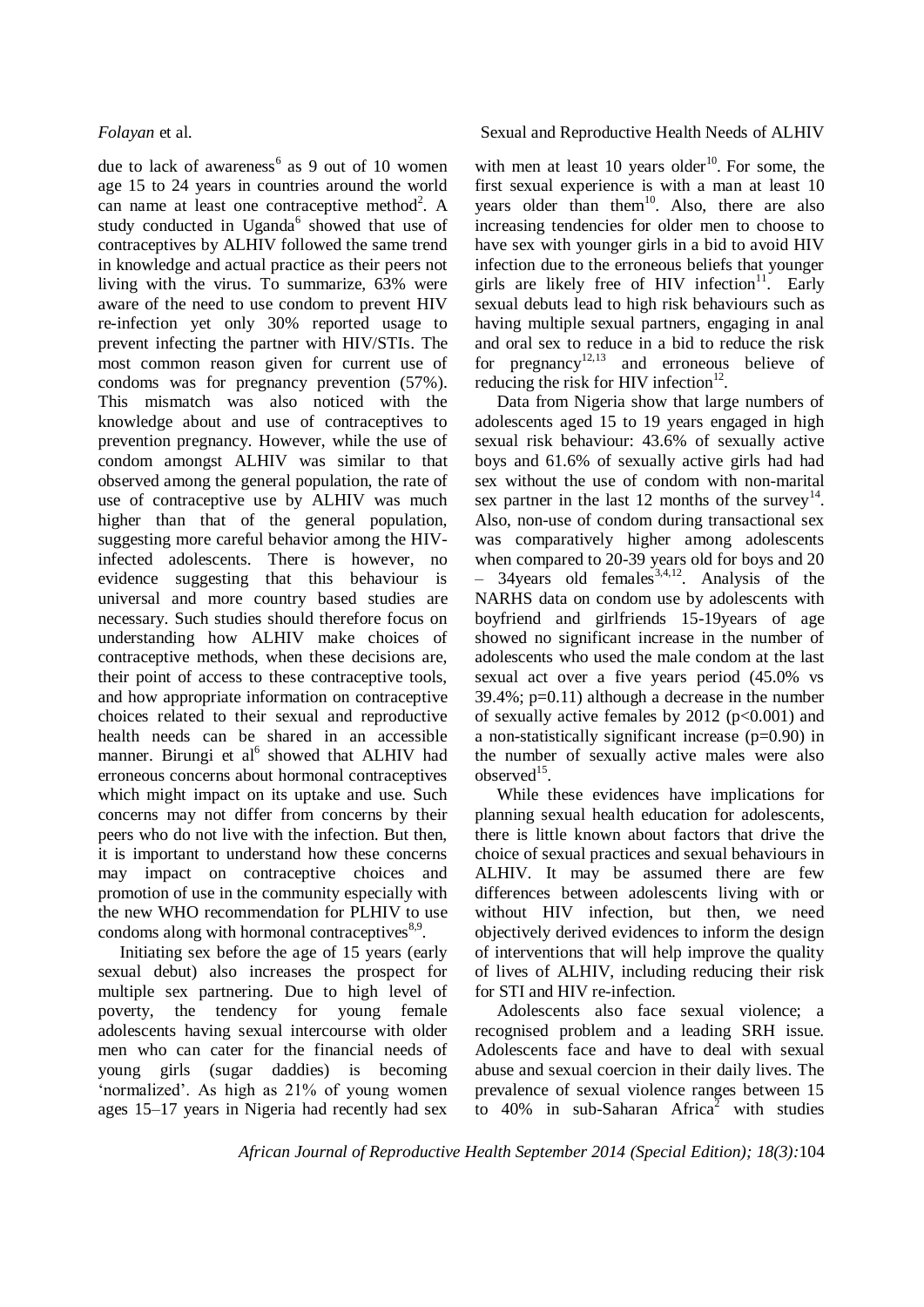showing rates of sexual coercion and abuse among adolescents in Nigeria ranging between 11 to  $55\%$ <sup>16,17</sup>. The report of rape ranges between 4% and 6%17-20 . We did not identify data on the experiences of ALHIV and sexual violence, and how HIV status affects the way adolescents cope with traumatic experiences including rape. It is the opinion of the authors that this data is important for planning of preventive and supportive care for ALHIV since it is a leading SRH concern for adolescents.

Also, the experiences of adolescents are by no means universal. This is often shaped by societal context, including gender expectations and the socialisation process at the family level. Thus, it is important to recognise that adolescence is a dynamic concept that may differ from place to place<sup>21</sup>. Within this context, SRH needs of adolescents are also shaped and defined by societal and cultural norms. Birungi et al<sup>6</sup> provided evidence to show that for ALHIV in Uganda, the cultural value placed on having children is one reason ALHIV engage in early sexual relationships so as to ensure they have children before they die. Little is however known and understood about how the cultural and social context of the lives of ALHIV in Nigeria may inform their SRH choices.

### *Designing Sexual and Reproductive Health Programmes For Adolescent Living with HIV In Nigeria*

The difficulties of working with adolescents in general on issues of SRH are made even more complex for ALHIV. Key interventions to alter disease transmission and prevent pregnancy among adolescents emphasized delaying sexual debut, reducing the number of sexual partners, and increasing correct and consistent condom use. A major limitation is that these interventions have focused on the general population, which is assumed to be either HIV negative or unaware of their HIV status. The absence of targeted research on the fertility intentions and/or SRH needs of ALHIV have rendered targeted SRH interventions for ALHIV difficult, if not impossible. While some existing HIV and AIDS treatment centers in Nigeria are now beginning to offer family

### *Folayan* et al. Sexual and Reproductive Health Needs of ALHIV

planning, these services tend to target HIV positive adults and do not offer the entire spectrum of SRH services. In addition, where SRH is discussed during counseling of young HIV positive clients, it tends to focus on delaying sexual initiation with little attention given to fertility intentions, often leaving sexually active ALHIV un-prepared and unable to negotiate contraceptive use or even to access contraceptive methods<sup> $\bar{6}$ </sup>.

Studies conducted by Fielden et  $al<sup>22</sup>$  show that at least 27% of adolescents with perinatally acquired HIV were sexually active. Other studies also reveal that the prevalence of unprotected sex among HIV positive young people is high. A study in the US that included samples of HIV positive youth aged 13-24years after the advent of highly active antiretroviral therapy showed they were more likely to have unprotected sex with a partner they knew was HIV positive<sup>23</sup>. Anecdotal evidence from TASO, Uganda and from South Africa suggests that most HIV positive individuals are likely to seek sexual relationships amongst themselves (known as serosorting), and thus are more likely to have unprotected sex. Studies on serosorting are better documented among men who have sex with men<sup> $24-26$ </sup> with little or nothing known about this sexual behaviour among adolescents. This emerging evidence reinforces the need to fully understand the nature and expectations of relationships among ALHIV and their implications for SRH information and services, especially for those who are sexually active<sup>6</sup>.

Evaluation of current services available to youth living with HIV show less than 3% acknowledge receiving sexual health services from their health care providers (personal communication with Adam Garner, GNP+). Health care providers were often more preoccupied with providing clinical services that relates directly with management of the clinical infection – blood tests and medication. Recent WHO/UNFPA guidelines on care, treatment and support for women living with HIV and AIDS and their children in resource-constrained settings have underscored the need to address the particular SRH needs of adolescent girls with HIV, ensuring availability of age-appropriate information and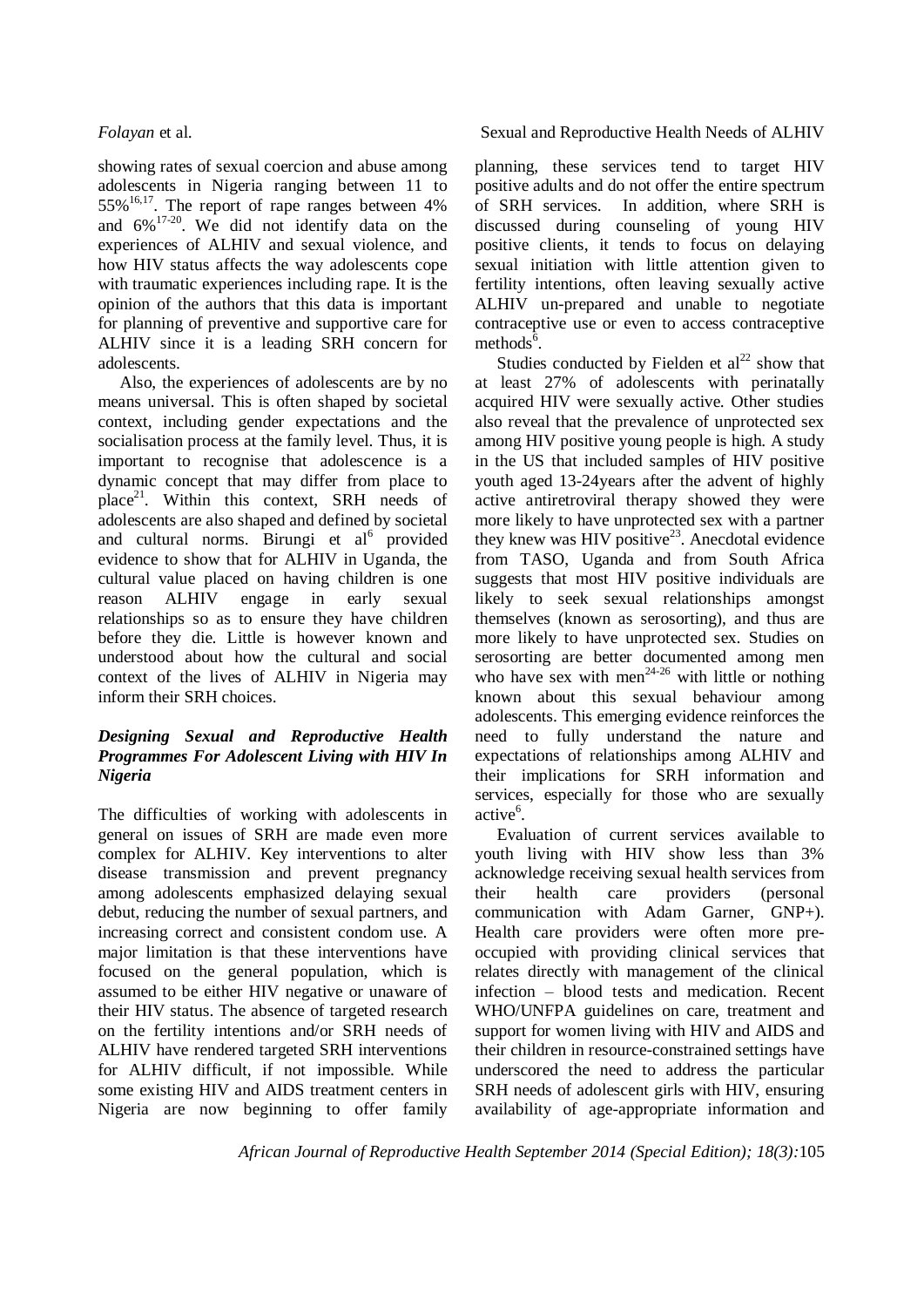counseling on SRH and safer sexual practices, and offering family planning counseling and services that are adolescent-friendly<sup>27</sup>. A study in Canada<sup>22</sup> reinforces the importance of healthy sexual development for ALHIV and growing into adulthood, highlighting a need for supportive policies and services, especially around family planning and partner notification. HIV treatment, care and support programmes in Nigeria will need to provide ALHIV with information and practical support to make decisions about their fertility, negotiate vital aspects of their lives, avoid undesired consequences like unwanted pregnancies, overcome stigma, and prevent infection of others and re-infection. There is also need to develop integrated counseling strategies that emphasize dual protection and family planning. Providers will need to understand the reasons why ALHIV may or may not choose to have children and to tailor their counseling to address client's needs, perceptions and circumstances. Effective counseling should also be provided so that ALHIV can make informed choices and be able to balance responsibility with sexual and reproductive needs.

# **Discussion and Conclusion**

Evidence suggests differences in the SRH needs and practices of adolescents living with or without the virus. There is significantly less evidence on how ALHIV deal with the sexual and reproductive health challenges they face in their everyday lives as adolescents and as PLHIV living in sub-Saharan Africa to help make any possible inferences on differing needs between adolescents who living with or without the virus. There is a dire need for more research on the social context of the everyday lives of ALHIV that affects their SRH choices. Such researches should take into consideration ethical challenges highlighted by Folayan et al $^{28,29}$  in prior publications.

Many ALHIV want the same things that other young people want at their age: to enjoy loving relationships, experience and explore their sexuality, travel, get an education (in all its forms), gain independence, get married, start families and find work. All these stages of a young person's life

### *Folayan* et al. Sexual and Reproductive Health Needs of ALHIV

can become increasingly more difficult to negotiate for adolescents who are HIV positive. There should be a sense of curiosity and fulfillment that comes from these experiences for the first time, but unfortunately because of ignorance and discrimination, for many adolescent living with HIV, this is a period of uncertainty, self-stigmatization and in some cases, depression.

In view of this, service providers delivering HIV and SRH interventions can play an active role in supporting the process of motivating and helping ALHIV face peculiar life challenges they live through. While there are evidence-based interventions to help positive adolescents in coping with peculiar issues of sex and sexuality they face, sexual and reproductive health should be fully integrated with HIV services, specifically by building upon existing resources. This should evolve from service provision that appreciates the individualistic nature of health problems and concerns and addresses health care from this holistic approach and do not rely on 'one-size-fitsall' programmes. This approach will include efforts at ensuring greater integration between support provided by service providers and the possible support that parents/guardians can also provide. Strengthening of the capacity of health service providers and parents/guardians of ALHIV is important as these group of care provider have vital roles to play at different stages in the life of the adolescent - younger ALHIV are more likely to need/want family oriented programmes while older ALHIV (15-19years) are more likely to want community and health based programmes. These capacity building efforts must be such that promotes an integrated seamless support system.

As noted, information is important and critical. Information provided from the various sources organisation, family, media, and faith-based – needs to be coherent so as to ensure that adolescents are not presented with conflicting messages. As the number of young people living with HIV increases new and innovative ways to talk about sex, disclosure, and health need to be developed for HIV-positive adolescents. Such communication and information sharing while culturally relevant, should also take cognisance of the growing globalisation and adolescent on sexual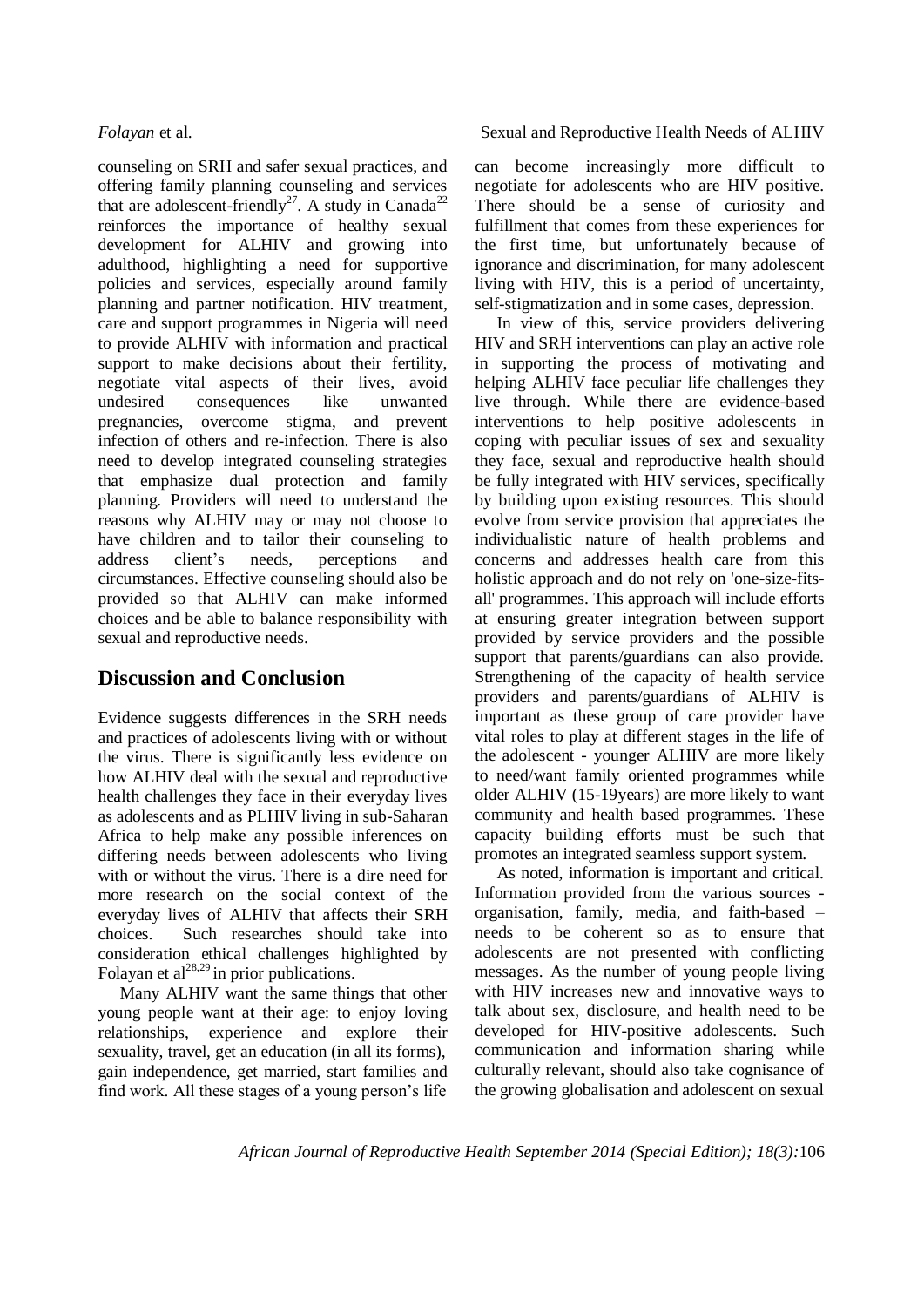and reproductive health issues.

These all have policy implications. Support and funding of adolescent friendly HIV and SRH services in both urban and rural settings should be a key priority. There must be adequate investment in building the capacity of both clinic-based health care workers and NGOs to enable them support and provide age appropriate services to adolescents in general and those living with HIV (or other chronic diseases) specifically. Adolescents are complex in many ways as they are subject to rapid social and physical transition. Ongoing service quality assessments should ensure services meet the needs of an adolescent at each point in their development.

Any adolescent health agenda will need good data. Such data needs to include information on, specific challenges adolescent face due to specific diseases they live with – especially chronic infections like HIV. Such data collection efforts should equally focus on their harmonization as adolescents do not live in isolation and so the need to contextualise their health needs – including their sexual and reproductive health needs – within the framework of the health needs of those within the society they live. Information generated on adolescents become relevant in different nations and cultures in view of the growing evidence that globalization is bringing a convergence in health problems of adolescents in various countries independent of wealth status $30$ . Data collection should therefore use common indicators, motivated in part by the need to measure progress towards the MDGs. There are evidences of such indicator development for HIV as this has played an important role in guiding recent global data  $\text{collections}^{31}$ . Establishing core indicators for adolescent health might similarly be useful in encouraging coherence in data collection globally. Such indicators might eventually form the basis of a global adolescent health index, linked both to data collection systems and the evaluation of policy initiatives<sup>1</sup>.

# **Acknowledgement**

We would like to acknowledge the contributions of Janet Kayita of UNCEF, Kike Osinusi of University College Hospital, Nigeria, Gbenga Sumola, the Chair of the National HIV/AIDS

*Folayan* et al. Sexual and Reproductive Health Needs of ALHIV

Research Reference Group, Oliver Ezechi of the Nigerian Institute of Medical Research, Friday Okonofua of Ford Foundation for their review of this manuscript. The contributions and support of Adam Garner and Georgina Caswell of GNP+ is also acknowledged. Ford Foundation, Nigeria provided the funding to support the conduct of a study on the sexual, reproductive and sociodevelopmental needs of ALHIV of which this manuscript is an extract. We gratefully acknowledge support from the BIARI International Scholar Program, Brown University, Providence, Rhode Island, which made possible the publication of this work.

# **Contribution of Authors**

MO conceptualise the need for a study on adolescents living with HIV in Nigeria. MOF developed the framework for the paper. MOF, MO, HA and BB all provided comments and supportive literature for the desk review. All authors authorised the submission of the final version of the paper.

### **References**

- 1. Patton G, Viner RM, Linh LC, Ameratunga S, Fatusi AO, Ferguson J, Patel V. Mapping a Global Agenda for Adolescent Health. Journal of Adolescent Health. 2010; 47: 427-32.
- 2. Fatusi AO, Blum RB. Adolescent Health in an International Context: The Challenge of Sexual & Reproductive Health in Sub-Saharan Africa. Adolescent Medicine: State of the Art Reviews. 2009; 20(3): 874-86.
- 3. National Population Commission and ICF Macro. Nigeria Demographic and Health Survey 2008. Abuja, Nigeria: National Population Commission and ICF Macro. 2009
- 4. Federal Ministry of Health. National HIV & AIDS and Reproductive Health Survey, 2012 (NARHS Plus). Federal Ministry of Health Abuja, Nigeria. 2013
- 5. Kirumira, E. Familial relationships and population dynamics in Uganda: A case study of fertility behaviour in the Central Region. PhD Thesis, University of Copenhagen. 1996
- 6. Birungi H, Mugisha JF, Nyombi J, Obare F, Evelia H, Nyinkavu H. Sexual and reproductive health needs of adolescents perinatally infected with HIV in Uganda. July, 2008.
- 7. Wellings K, Collumbien M, Slaymaker E, Singh S, Hodges Z, Patel D, Bajos N . Sexual behaviour in context: a global perspective. Lancet 2006; 368(9548):1706–28